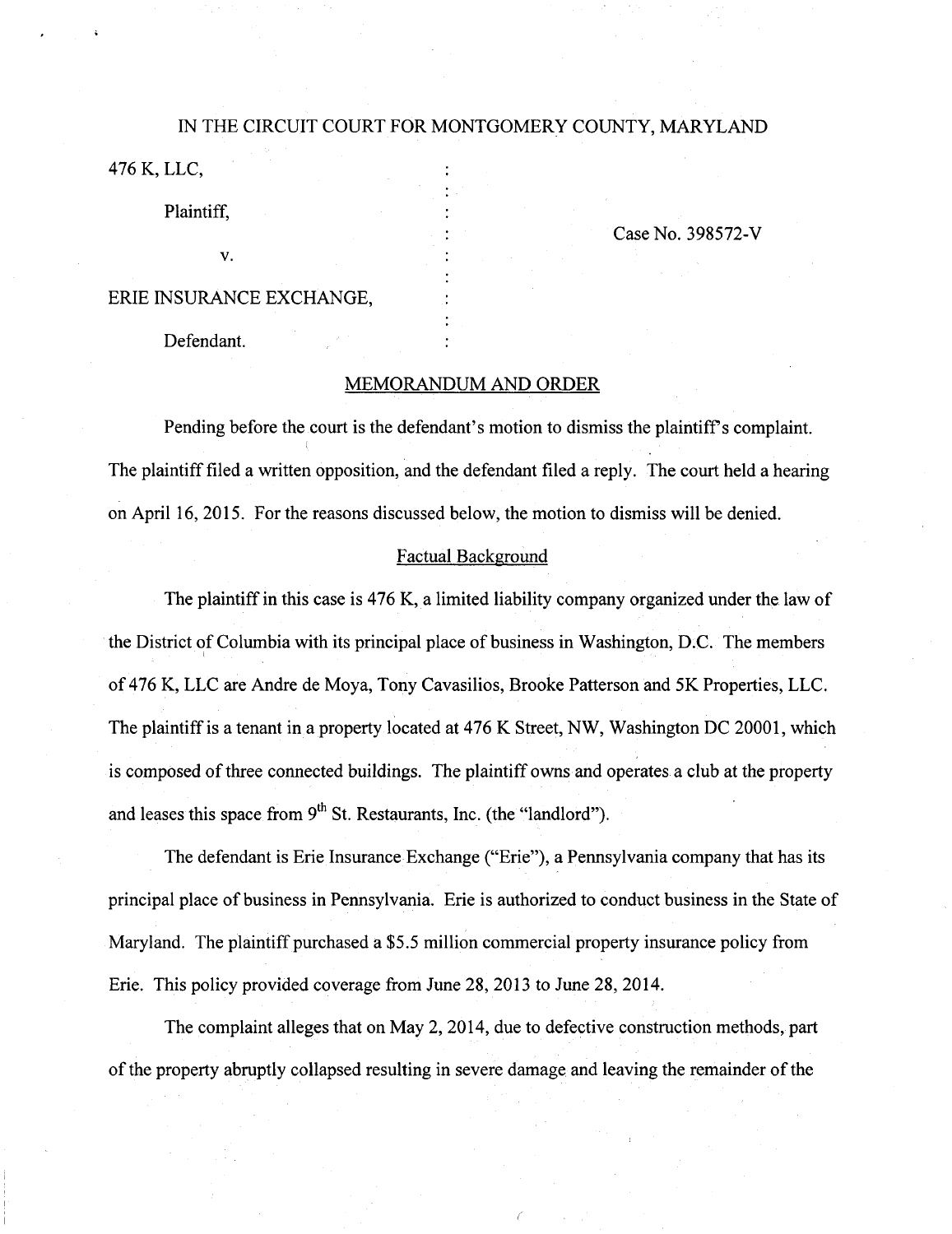property unsafe for occupancy. Although the plaintiff alleges that it insured the entire property for this kind of loss, Erie's position is that the policy only covered loss of "machinery" as specified in Section 7.01 of the lease agreement (the "lease") between the landlord and the plaintiff. This disagreement led the plaintiff to file this action for declaratory judgment (count I), breach of an insurance contract (count II), and breach of the implied covenant of good faith and fair dealing (count III).

## Insurance Policies

Under Section 9.01 of the lease, the landlord was required to maintain property insurance on the building. Correspondingly, the landlord obtained a \$1.1 million insurance policy from Western Heritage. Under the first amendment to the lease,  $\P$  15, effective June 1, 2013, the plaintiff was required to reimburse the landlord for 100% of the landlord's insurance costs.

The plaintiff alleges that it was concemed that the Western Heritage policy was insufficient to adequately protect its interest in the property. Therefore, the plaintiff obtained a \$5.5 million insurance policy from Erie. The Erie policy insured the property against all risks of direct physical loss including collapse from defective construction methods. The policy provided, in pertinent part:

"We will pay for direct physical loss or damage to Covered Property, caused by abrupt collapse of a building or any part of a building that is insured under this Coverage Form or that contains Covered Property insured under this Coverage Form, if such collapse is caused by one or more of the following:

c. Use of defective material or methods in construction, remodeling or renovation if the abrupt collapse occurs during the course of the construction, remodeling or renovation."

See Policy, Causes of Loss – Special Form,  $\S$  D Additional Coverage – Collapse,  $\P$  2.

The plaintiff alleges that it provided Erie with timely notice of the collapse and requested coverage under the policy. Erie responded with a formal coverage position on September 30,

 $\overline{2}$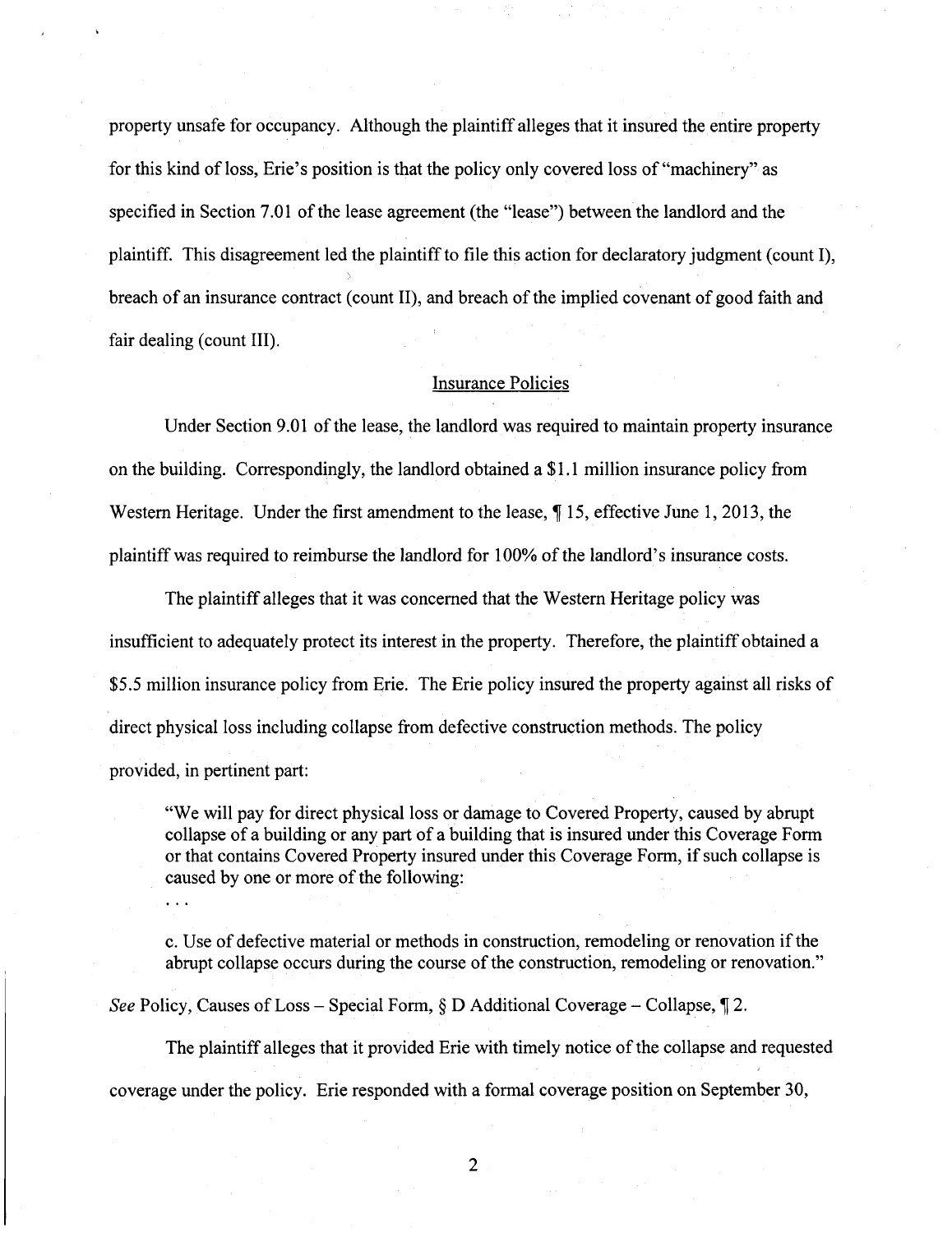2014, more than 21 weeks after the collapse. Erie stated that because the lease only required the plaintiff to obtain machinery insurance, the plaintiff's insurable interest was limited to machinery.

## Legal Standard

In ruling on a motion to dismiss under Md. Rule 2-322(b), "a circuit court assumes the truth of the complaint's factual allegations, and any reasonable inferences, in the light most favorable to the plaintiff." *Patton v. Wells Fargo Fin. Md., Inc.*, 437 Md. 83, 95 (2014). The court's review at this juncture is cabined to the pertinent pleading and any documents attached to or incorporated into that pleading by reference. Smith v. Danielczyk, 400 Md. 98, 103-04 (2007). The court's objective at this point simply is to see whether relief can or cannot be granted on the basis of the facts alleged in the complaint as a matter of law. Kendall v. Howard Cnty., 204 Md. App. 440, 446-47 (2012); Converge Servs. Grp., LLC v. Curran, 383 Md. 462, 475 (2004).

However, boilerplate or conclusory statements do not receive the benefit of this forgiving standard. RRC Northeast, LLC, v. BAA Md, Inc, 413 Md. 638, 643-44 (2010). "[A]ny ambiguity or uncertainty in the allegations bearing on whether the complaint states a cause of action must be construed against the pleader." Ronald M. Sharrow, Chartered v. State Farm Mut. Auto. Ins. Co., 306 Md. 754, 768 (1986); cf, Berman v. Karvounis,30S Md. 259, 265 (1987) ("what we consider are allegations of fact and inferences deducible from them, not merely conclusory charges."). In Maryland, a claimant must allege sufficient facts to constitute a cause of action. Ver Brycke v. Ver Brycke, 379 Md. 669, 696-97 (2004). Consequently, "a pleading that fails to allege facts, or that fails to demand a particular form of relief, fails to fulfill the purposes of pleading." PAUL V. NIEMEYER, LINDA M. SCHUETT & JOYCE E. SMITHEY, MARYLAND RULES COMMENTARY 238 (4th ed. 2014).

 $\overline{\mathbf{3}}$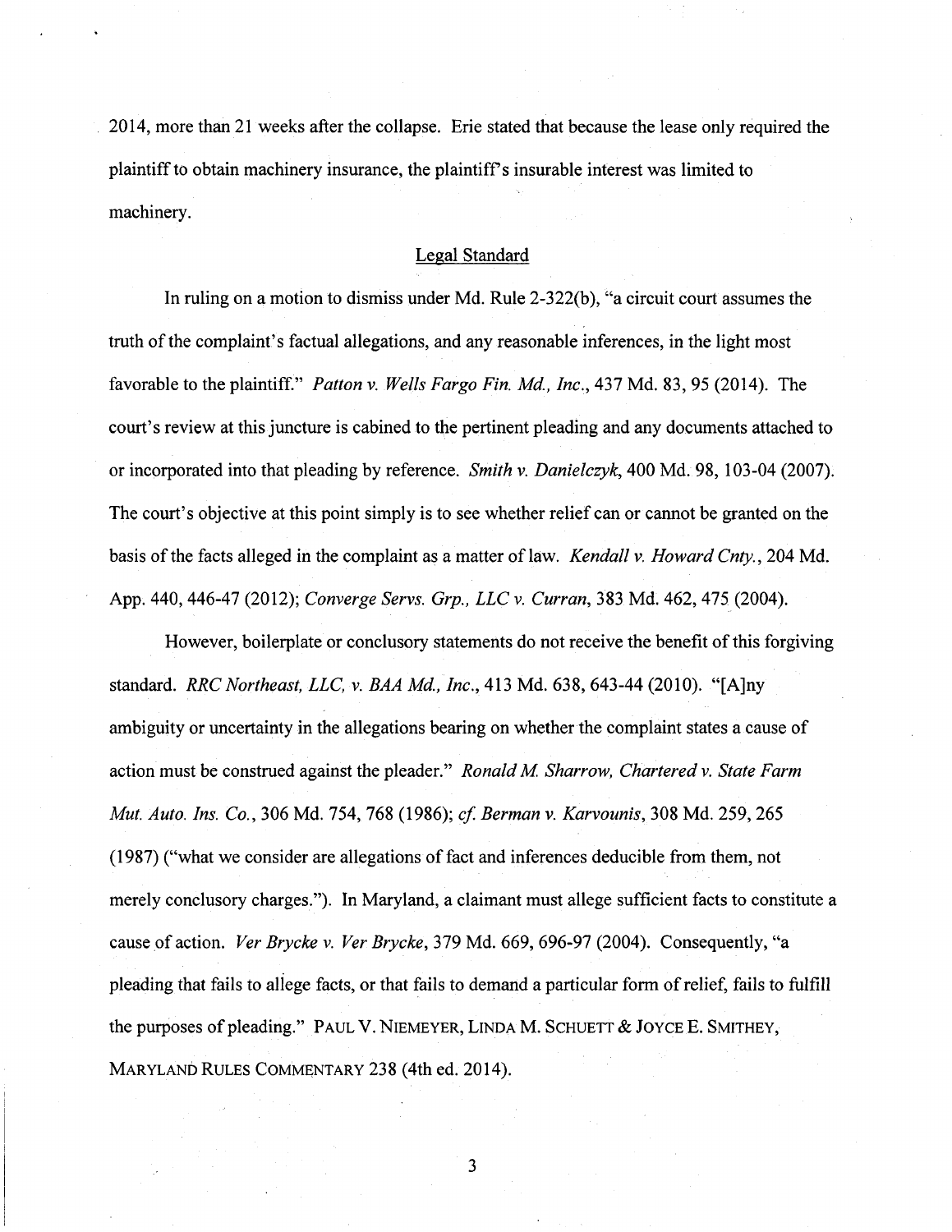### **Discussion**

At the outset, the court must decide whether Maryland law or the law of the District of Columbia applies. Erie contends that the law of the District of Columbia applies because this is where the property is located, and because the Erie insurance policy includes a District of Columbia cancellation and nonrenewal endorsement.

In response, the plaintiff argues that in the absence of a choice of law provision, Maryland law applies. In support of this position, the plaintiff contends that the Erie insurance policy was made and delivered in Maryland, Erie's agent was located in Maryland, and the premiums were paid from Maryland. Further, the plaintiff argues that the single District of Columbia cancellation and nonrenewal endorsement was included because the property is located in the District of Columbia, but it does not imply a choice of District of Columbia law for interpreting the policy.

Insurance policies are contracts and are treated and construed like other contracts. TIG Ins. Co. V. Monongahela Power Co., 209 Md. App. 146, 161 (2012). Both Erie and the plaintiff agree that absent a choice of law provision in a contract, Maryland courts apply the rule of lex loci contractus, which provides that the law of the jurisdiction where the contract was made governs the construction, validity, enforceability or interpretation of a contract. Cunningham v. Feinberg, 441 Md. 310, 325 (2015). For choice of law purposes, a contract is made where the last act necessary to make the contract binding occurs. Konover Prop. Trust, Inc. v. WHE Assocs, Inc., 142 Md. App. 476, 490 (2002). Maryland appellate courts have held that the locus contractu of an insurance policy is the state in which the policy is delivered and the premiums are paid. See, e.g., TIG Ins. Co., 209 Md. App. at 162; U.S. Life Ins. Co. in City of New York v.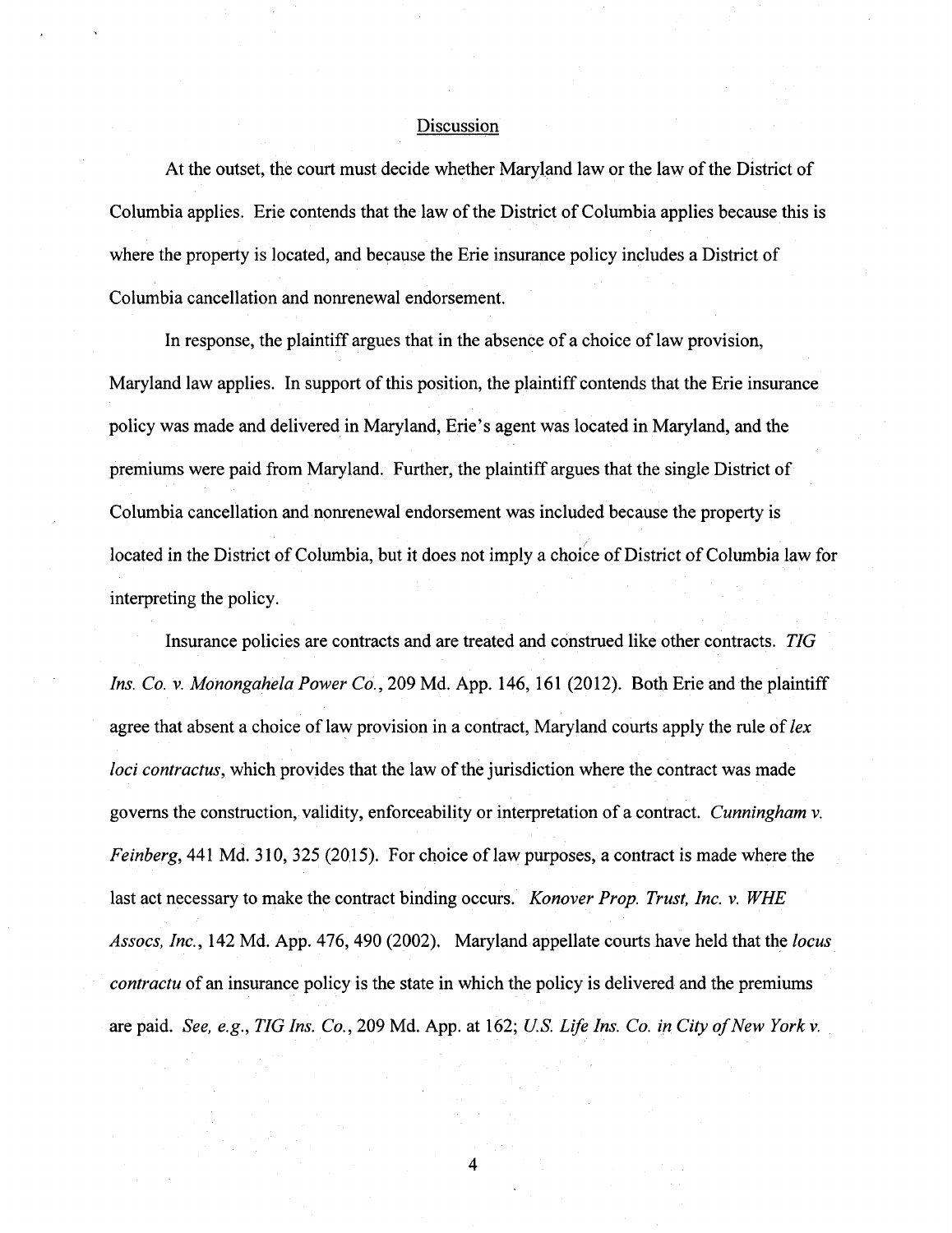Wilson, 198 Md. App. 452, 463 (2011); Continental Cas. Co. v. Kemper Ins. Co., 173 Md. App. 542,548(2007).

In this case, after reviewing the Erie policy attached to the complaint, the court concludes that Maryland law applies. While the Erie policy did not have a choice of law provision, the policy was made and delivered in Maryland. Erie's agent is located in Maryland. Erie has not cited any authority to support the proposition that the property's location in the District of Columbia, without more, requires application of District of Columbia law to interpret the terms of the policy. Instead, Erie cites three cases from foreign jurisdictions that this court finds unpersuasive.

Erie's reliance on Assicurazioni Generali, S.P.A. v. Clover, 195 F.3d 161 (3d Cir. 1999) and Blizzard v. Federal Ins. Co, No. 05-5283, 2007 WL 675346 (E.D. Pa. Feb. 27, 2007) is inapposite. In Clover, the insured, who suffered an accident in Pennsylvania, relied on the policy's endorsement, titled "Indiana Changes," to claim entitlement to certain benefits. Assicurazioni Generali, S.P.A. v. Clover, 195 F.3d 161, 163 (3d Cir. 1999). The court held that although the insurance policy and the endorsement did not contain explicit choice of law provisions, Indiana law applied. Id. at 164-65. The court based this decision on the repeated references to Indiana law in the endorsement, the fact that the policy was drafted in accordance with Indiana law, and the fact that the policy included the endorsement required by the state of Indiana. Id.

In Blizzard v. Federal Ins. Co, No. 05-5283, 2007 WL 675346 (E.D. Pa. Feb. 27, 2007), the insured suffered an accident in Pennsylvania and sought to recover benefits under his employer's insurance policy. The court determined that although there was no choice of law provision. New Jersey law applied because the endorsement containing the policy provisions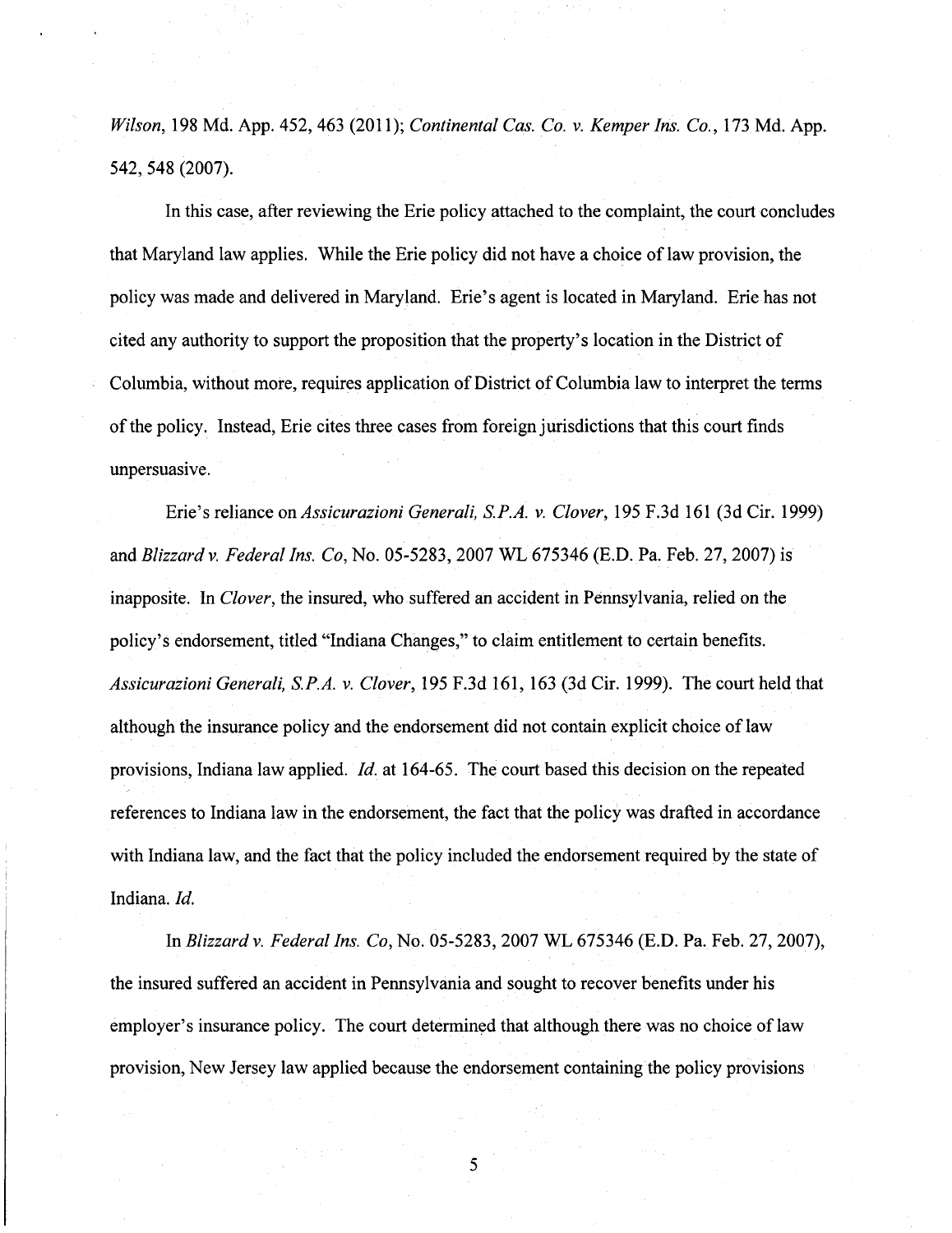relevant to the case were titled "New Jersey Uninsured and Undersigned Motorists Coverage," and the endorsement was written to comply with New Jersey law. Blizzard v. Federal Ins. Co, No. 05-5283, 2007 WL 675346, at \*3 (E.D. Pa. Feb. 27, 2007).

The court finds that Erie's reliance on *Clover* and *Blizzard* is unpersuasive. Unlike in those cases, the plaintiff in this case is not claiming coverage under the District of Columbia endorsement, which applies only to nonrenewal and cancellation terms. Rather, the plaintiff is claiming coverage under the general terms of the policy.

Similarly, Erie's reliance on Bell v. USAA Casualty Ins. Co., 52 V.I. 771, 2009 WL 2524351 (D.V.I. 2009) also is unpersuasive. In that case, after suffering an accident in the U.S. Virgin Islands, the insured filed a lawsuit against his insurance company seeking more coverage than the \$10,000 coverage already provided. The insurance policy did not explicitly mandate the application of any state's law. Bell v. USAA Casualty Ins. Co., No. 2008-100, 2009 WL 2524351, at \*3 (D.V.I. Aug. 14, 2009). The court nonetheless held that Massachusetts law applied because the policy was called "Massachusetts Automobile Insurance Policy," the policy stipulated that it was "a legal contract under Massachusetts law," and "it brimmed with references to the laws of Massachusetts." *Id.* Unlike in *Bell*, the Erie policy does not stipulate that it is a legal contract under the law of the District of Columbia or "brim[s] with references" to the law of the District of Columbia. For all these reasons, the court concludes that Maryland law is appropriate to interpret the terms of the insurance policy.

#### Insurable Interest

Erie argues that the plaintiff, as a tenant, cannot recover more that its limited insurable interest in the building. Under the lease, the plaintiff was required to obtain coverage for certain systems ("machinery insurance") and this is what Erie insured when the plaintiff purchased the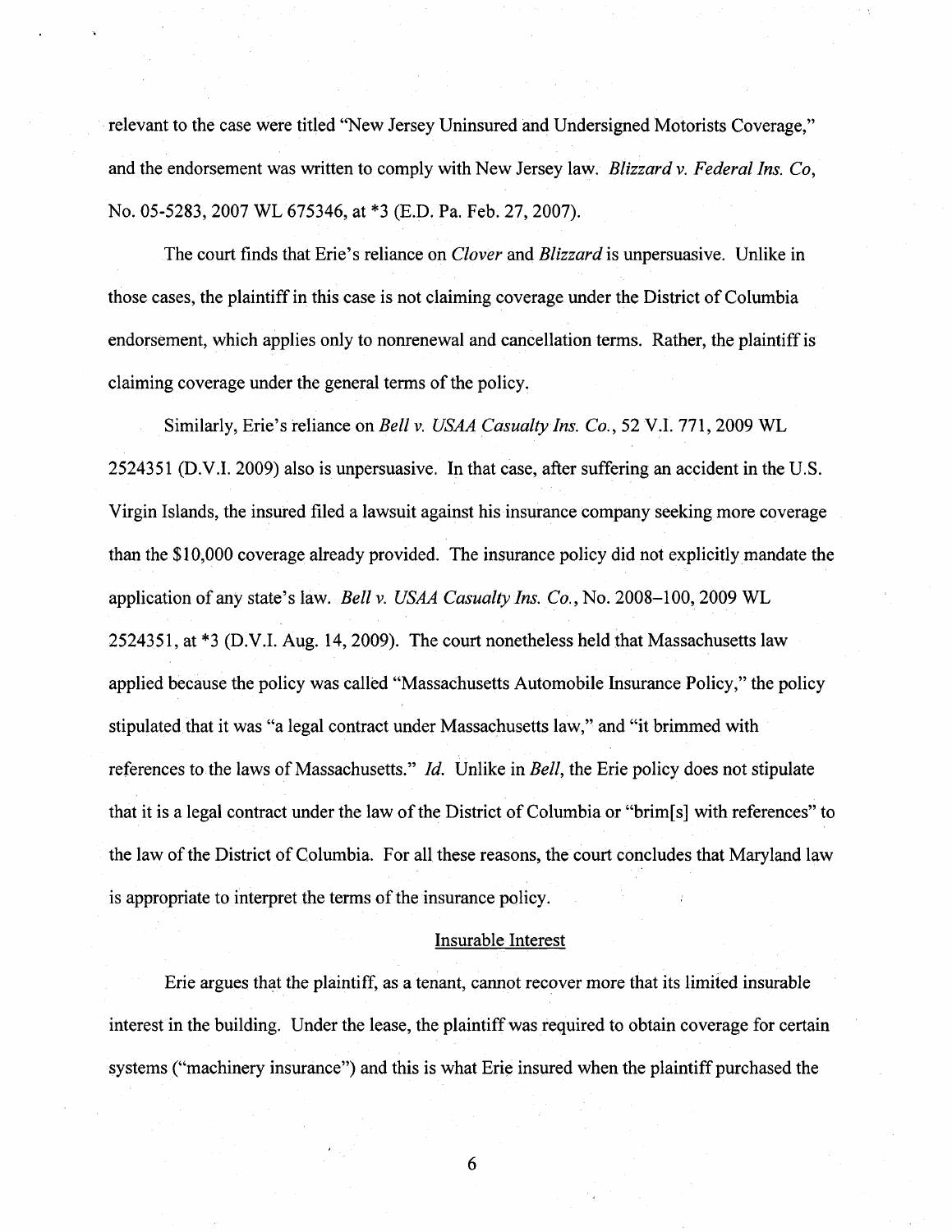\$5.5 million insurance policy. Erie contends that since the lease required the landlord to obtain property insurance on the building, the plaintiff could not have obtained similar coverage because that was not its obligation under the lease.

The plaintiff opposes Erie's argument by indicating that under Section 15 of the First Amendment to the Lease, the plaintiff was required to reimburse the landlord for 100% of the landlord's insurance costs to insure the building. According to the plaintiff, this meant that its insurance obligations under the lease were not limited to machinery insurance. The landlord obtained a \$1.1 million policy from Western Heritage. The plaintiff alleges that because the \$1.1 million policy was insufficient to cover the full value of the property and its interests, the plaintiff obtained a \$5.5 million policy from Erie to cover the entire property and named the landlord as the first mortgagee on the property. The plaintiff argues that the two interests it was protecting with the Erie policy were: (1) its option to purchase the building for \$5.5 million, and (2) its nude dancing license to operate a gentleman's club in the building.

Under the facts pled and the reasonable inferences that can be derived from those facts, a jury could conclude that the plaintiff had an insurable interest in the entire building. Under Maryland law, an insurable interest is an "actual, lawful, and substantial economic interest in the safety or preservation of the subject of the insurance against loss, destruction, or pecuniary damage or impairment to the property." Md. Code Ann., Ins. § 12-301(a). A property insurance contract "is enforceable only for the benefit of a person with an insurable interest in the property at the time of the loss." Md. Code Ann., Ins.  $\S$  12-301(b). An insurable interest is measured is measured "by the extent of possible harm to the insured from loss, injury, or impairment of the property." Md. Code Ann., Ins.  $\S$  12-301(c).<sup>1</sup> In Maryland, an insurable interest is a broad

 $\overline{7}$ 

 $<sup>1</sup>$  Erie admitted in its motion and at the hearing that Maryland law is consistent with the law of the District of</sup> Columbia regarding the definition of "insurable interest." See Erie's motion to dismiss at page 6, footnote 3.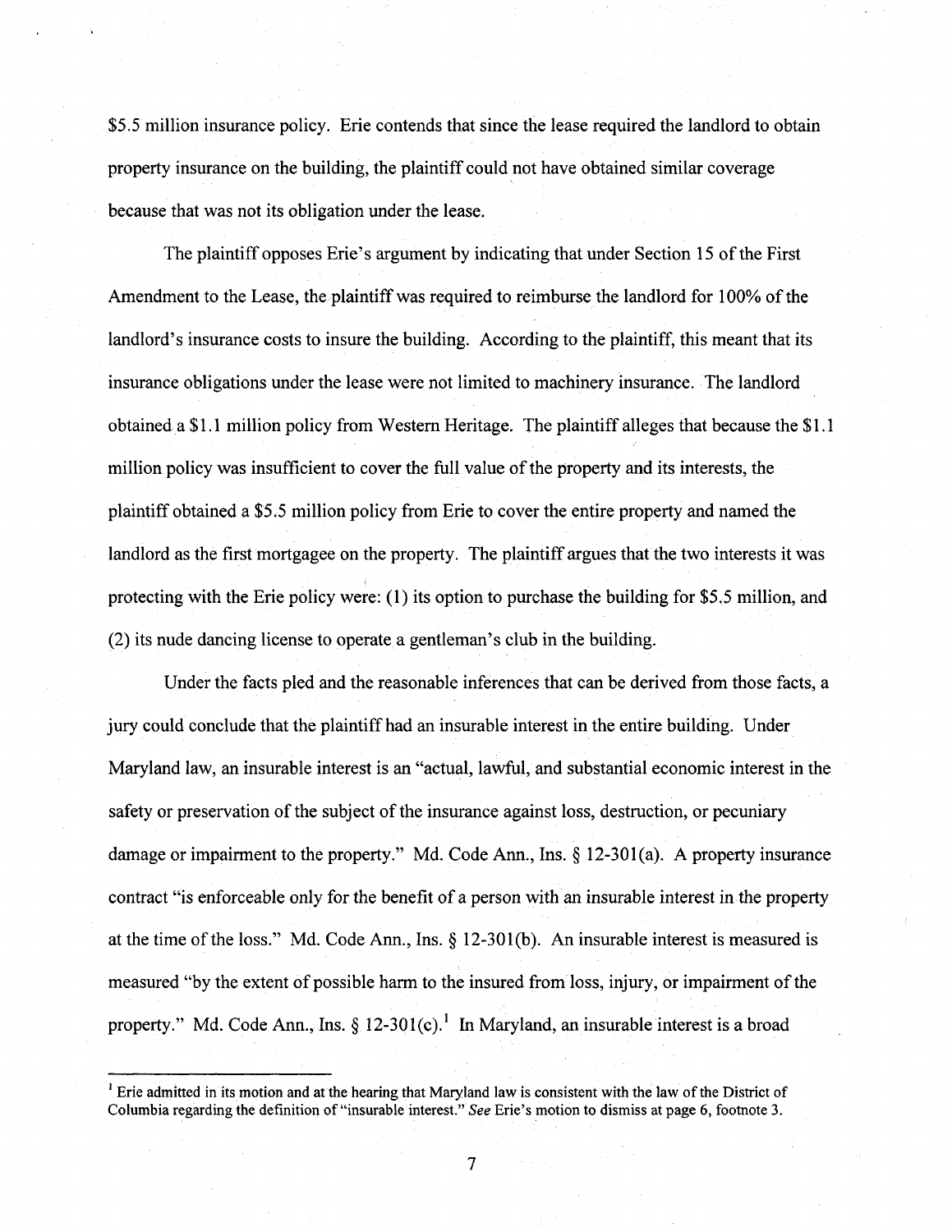concept, not limited by ovmership or possessory rights and it is a concept that favors insurance coverage. Selective Way Ins. Co. v. National Fire Ins. Co. of Hartford, 988 F.Supp.2d 530, 534, 537 (D. Md. 2013).<sup>2</sup>

The plaintiff's alleged purchase option of the building cannot be a basis for an insurable interest because the plaintiff assigned this purchase option to 5K Properties, LLC before the Erie policy became effective. The court also cannot consider the entertainment license as a basis for the plaintiff's insurable interest because this license was not included in the complaint's factual allegations and attached exhibits. However, a jury could find that when the plaintiff obtained the Erie policy for \$5.5 million, the plaintiff sought to insure the entire building. While the lease obligated the plaintiff to obtain machinery insurance, the lease did not prohibit the plaintiff from obtaining insurance covering more than the machinery. A jury could also find that the lease amendment requiring the plaintiff to reimburse the landlord for 100 % of its insurance costs also gave the plaintiff an insurable interest in the entire building. This provision of the amendment to the lease essentially made the plaintiff responsible for all insurance covering the property.

If the court were to treat this motion as a motion for summary judgment, it could not determine at this time, whether the plaintiff has an insurable interest, because this is likely a question of fact in this case. Whether having an insurable interest appears to be a question of fact or law is an issue of first impression in Maryland. Nonetheless, this court is persuaded that it is a question of fact as held by federal and state courts from other jurisdictions. See, e.g.. New Hampshire Ins. Co. v. Blackjack Cove, LLC, No. 3:10-cv-607, 2014 WL 1270984, at \*8-9 (D. M.D. Tenn. March 26, 2014) (court denied defendant's motion for summary judgment because whether the defendant had an insurable interest in the property was a question of fact) (citing

 $3$  As noted by Erie, even under the law of the District of Columbia, ownership of the property is not necessary to have an insurable interest. Technical Land, Inc. v. Firemen's Ins. Co., 756 A.2d 439, 445 (D.C. 1999).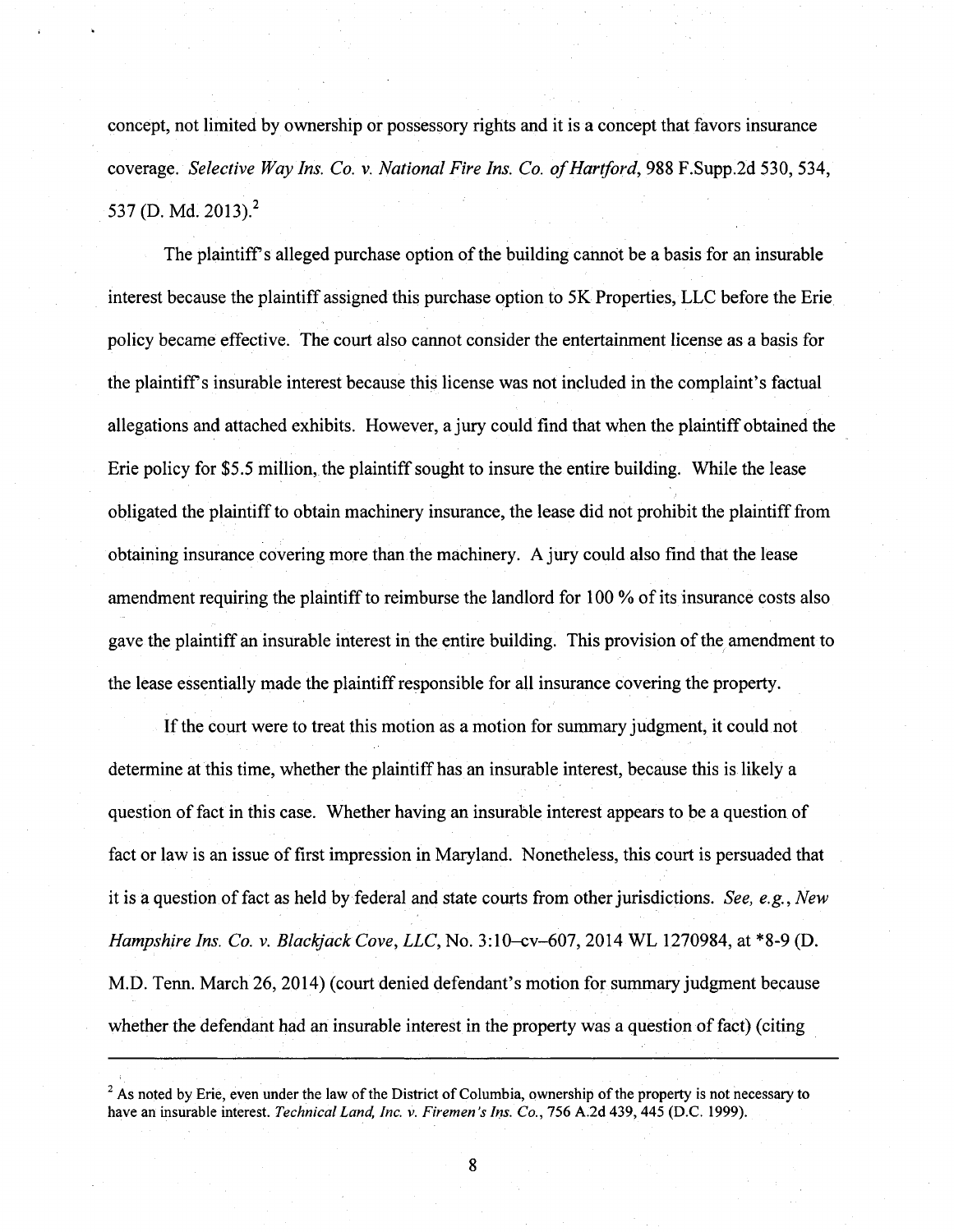Kopetovske v. Mutual Life Ins. Co. of New York, 187 F. 499, 505-07 (6<sup>th</sup> Cir. 1911)); Technical Land, Inc. v. Firemen's Ins. Co., 756 A.2d 439, 443 (D.C. 1999) (case was remanded for the trial court's consideration ofthe facts and in particular whether Technical Land had an insurable interest); Ligon v. Peerless Ins. Co., No. CV 93-0346485 S, 1995 WL 356659, at \*3 (Conn. Super. Ct. June 8, 1995) (the court denied the defendant's motion for summary judgment because there was a material question of fact as to whether the plaintiff had an insurable interest in the two cars that were the subject of the insurance policy); Anderson v. State Farm Fire and Cas. Co., 397 N.W.2d 416, 417 (Minn. Ct. App. 1986) (after noting that having an insurable interest is a question of fact, the court found that the trial court's finding that the plaintiff had an insurable interest was clearly erroneous); Hane v. Hallock Farmers Mut. Ins. Co., 258 N.W.2d 779, 781 (Minn. 1977). But see Stover v. Secura Ins. Co., No. 252613, 252625, 2005 WL 1367103, at \*2 (Mich. Ct. App. June 9, 2005) ("Whether a party has an insurable interest is a question of law for the court to decide."); Jones v. Texas Pacific Indem. Co., 853 S.W.2d 791, 794 (Tex. App. 1993) ("Whether the parties had an insurable interest in the property is a question of law, not fact.").

## Count I: Declaratory Judgment

Count I, which seeks a declaratory judgment under Md. Code Ann., Cts. & Jud. Proc. § 3-401, is not duplicative of count II, which seeks relief for breach of contract. Erie contends that count I should be dismissed because count I and count II involve the same question of contract interpretation. In response, the plaintiff argues that count I should not be dismissed because count I and count II seek different relief and therefore, are not redundant.

The court has determined that dismissal of count I is inappropriate. A declaratory judgment action seeks the court's declarations of the rights and obligations of the parties. See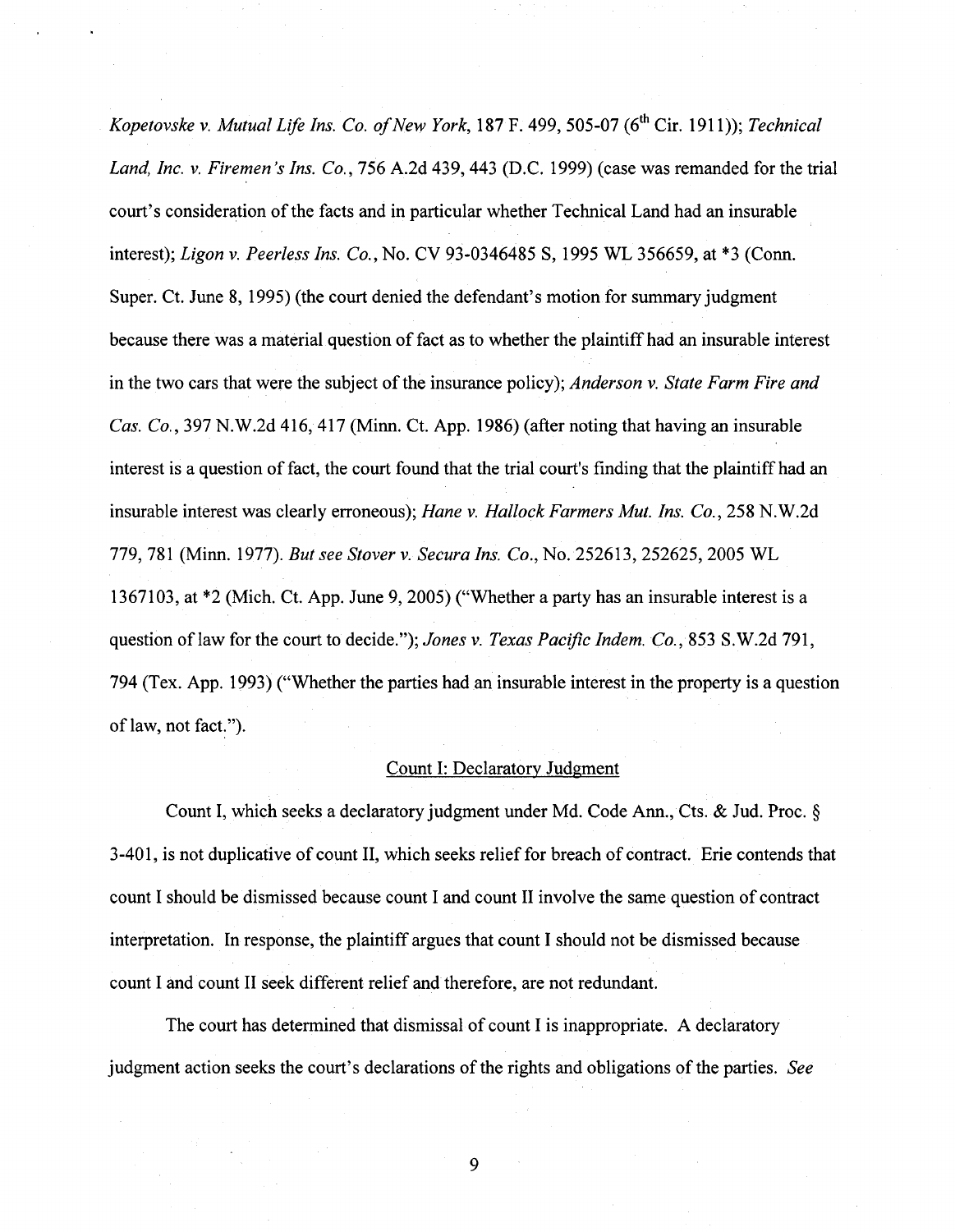Md. Code Ann., Cts. & Jud. Proc. § 3-401; Broadwater v. State, 303 Md. 461, 467 (1985). The grant of a motion to dismiss is rarely appropriate in a declaratory judgment action. See, e.g., Reiner v. Ehrlich, 212 Md. App. 142, 152 (2013) (citing Broadwater v. State, 303 Md. 461 (1985)). However, a motion to dismiss is appropriate to challenge the legal availability or appropriateness of the declaratory judgment remedy. Id. In other words, where there is no justiciable controversy between the parties, a motion to dismiss a declaratory judgment is appropriate. 120 West Fayette Street, LLLP v. Mayor & City Council of Baltimore City, 413 Md. 309, 356 (2010). "A controversy is justiciable when there are interested parties asserting adverse claims upon a state of facts" and a legal decision is "sought or demanded." Id. "To be justiciable the issue must present more than a mere difference of opinion, and there must be more than a mere prayer for declaratory relief."  $Id$ . In determining whether there is a justiciable controversy, there must be "specific factual allegations which, under all the circumstances, show that there is a substantial controversy . . . of sufficient immediacy and reality to warrant the issuance of a declaratory judgment." Green v. Nassif, 426 Md. 258, 292 (2012).

The situations where a court may dismiss a declaratory judgment action are limited. Respess v. City of Frederick, 82 Md. App. 253, 259 (1990). For example, a declaratory judgment action is not available where the questions have become moot, where the case lacked the necessary parties, where it requests adjudication based on facts that have yet to occur or develop, or where a declaration would neither serve a useful purpose nor terminate a controversy. 120 West Fayette Street, LLLP v. Mayor & City Council of Baltimore City, 413 Md. 309, 356 (2010); Popham v. State Farm Mut. Ins. Co., 333 Md. 136, 140, n. 2 (1993).

There is a justiciable controversy between Erie and the plaintiff. The parties are asserting adverse claims that need to be decided. On the one hand, Erie asserts that the plaintiff does not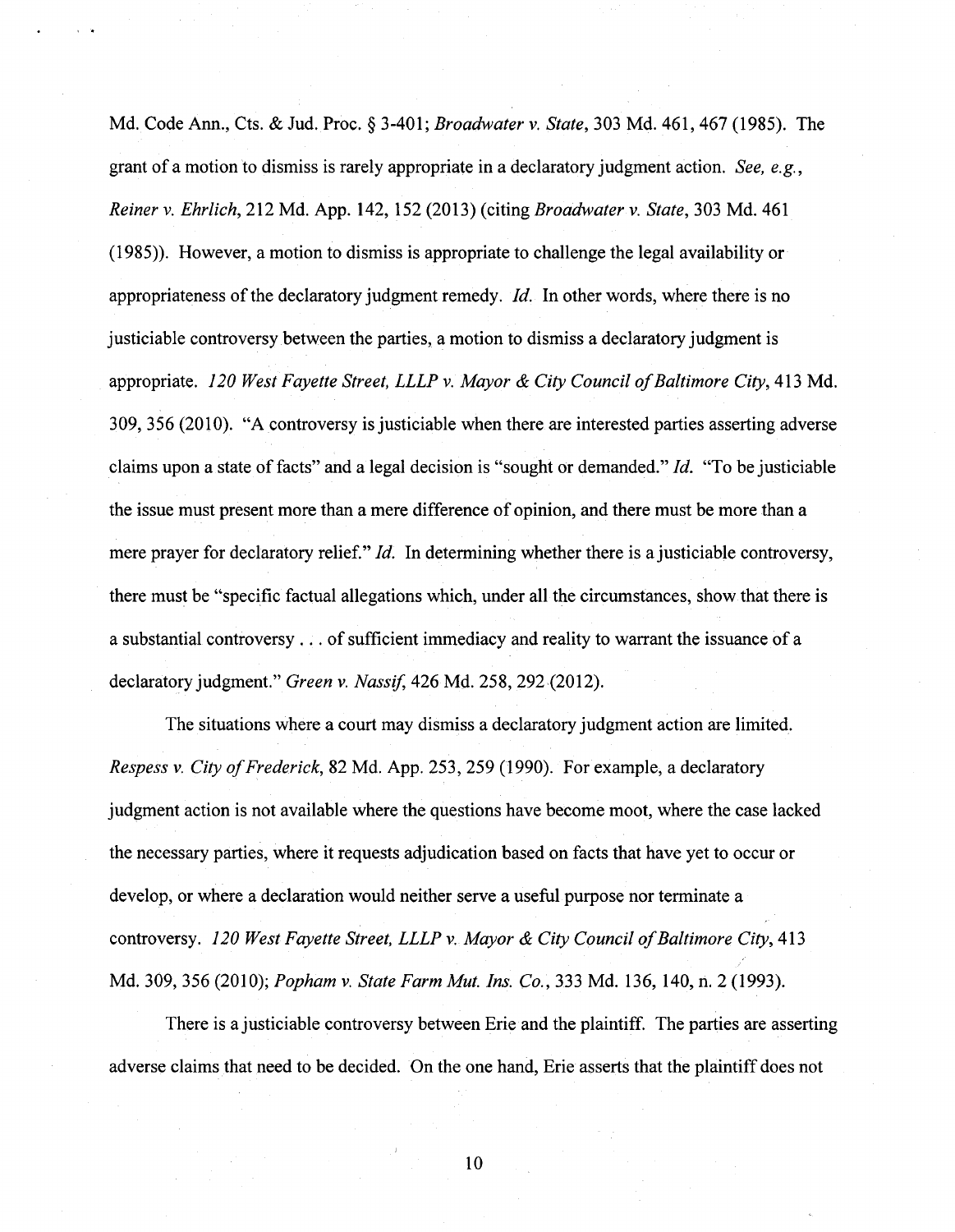have an insurable interest in the entire building and that therefore, it cannot be indemnified for damages covering the entire property. On the other hand, the plaintiff asserts that neither its status as a tenant nor the lease limit its insurable interest in the building, and that it is entitled to indemnification for damages to the entire property. This controversy is one that is of sufficient immediacy and warrants a declaratory judgment. While count I seeks a declaration of the parties' obligations, count II, relying on the declarations in count I, proceeds to ask the court for damages for Erie's alleged failure to indemnify the plaintiff. For these reasons, count I is not duplicative of count II and should not be dismissed.

#### Count II: Breach of Contract (Indemnity)

Count II will not be dismissed because the complaint has alleged sufficient facts to conclude that under Maryland law, the plaintiff had an insurable interest in the entire property. The jury could find, based on the facts alleged in the complaint, that Erie breached the insurance contract it entered into with the plaintiff when it failed to indemnify the plaintiff after the building collapsed.

## Count III: Breach of Contract (Breach of the Implied Covenant of Good Faith)

Erie contends that count III should be dismissed because since the law of the District of Columbia applies, the plaintiff cannot assert a claim under Md. Code Ann., Cts. & Jud. Proc. § 3- 1701. Even if this claim were to proceed, Erie contends, it did not act in bad faith because it offered coverage to the plaintiff consistent with its contractual obligations and based upon the plaintiffs limited insurable interest. The plaintiff responds that Maryland law applies and that Erie's reliance on the District of Columbia endorsement to determine the applicable law is misplaced. The plaintiff also argues that the allegations in the complaint clearly establish a claim for failure to act in good faith.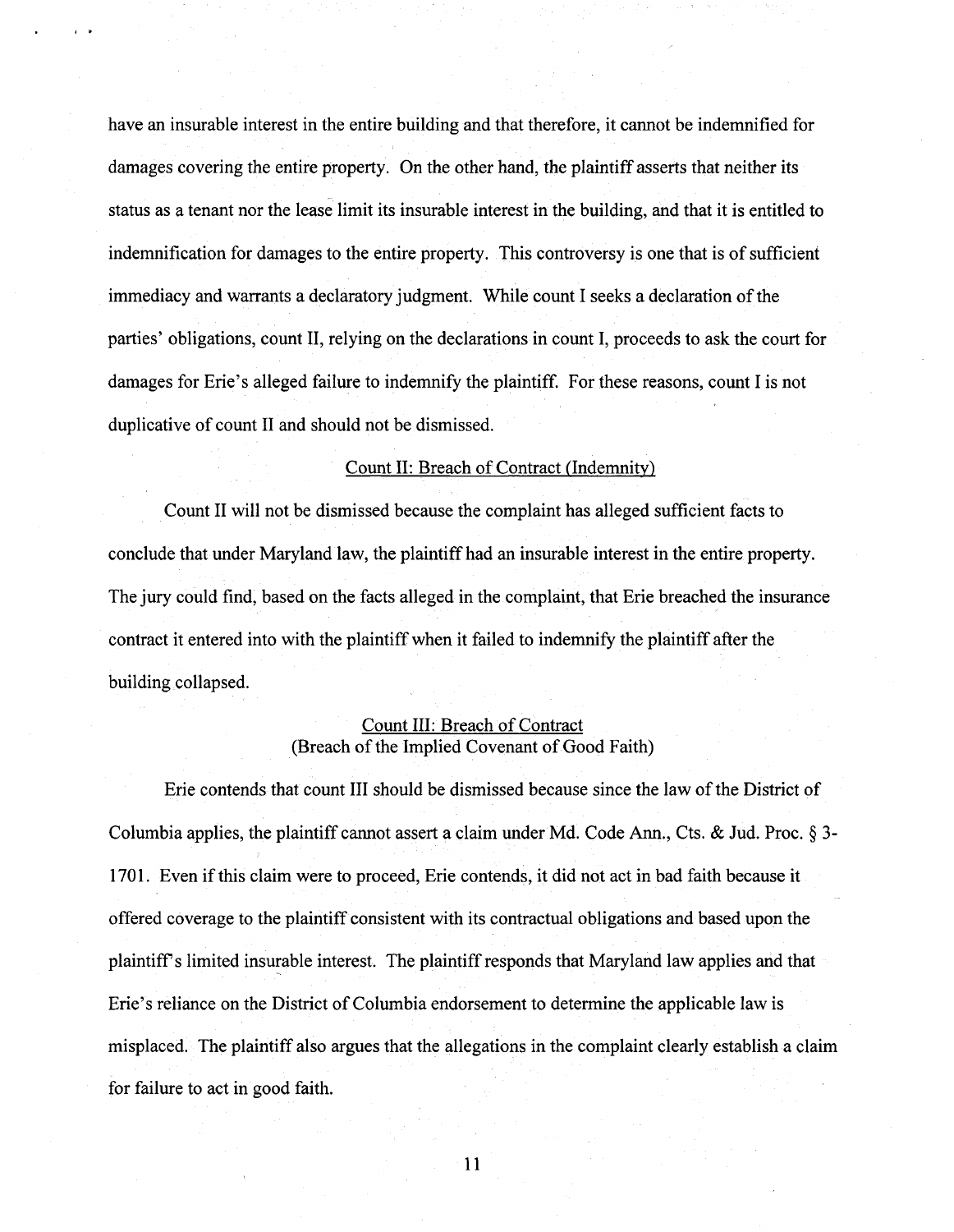The court has already determined that Maryland law applies. Section 3-1701 or the statutory cause of action for denial of coverage without good faith, applies "to first-party claims under property and casualty insurance policies issued, sold, or delivered in the State [of Maryland]." See § 3-1701(b). The statute defines good faith as "an informed judgment based on honesty and diligence supported by evidence the insurer knew or should have known at the time the insurer made a decision on a claim." See  $\S$  3-1701(a). Before filing an action under the statute, a party has to first exhaust administrative remedies, by first filing a complaint with the Maryland Insurance Administration, under Md. Code Ann., Ins. § 27-1001, unless an exception applies. See § 3-1701(c)(2)(iii).

There is no state appellate authority indicating whether there is a separate cause of action under § 3-1701. In Whiting-Turner Contracting Co. v. Liberty Mut. Ins. Co., 912 F.Supp.2d 321 (D. Md. 2012), the court acknowledged the relatively recent creation of the statutory cause of action, which dates back to 2007. See Whiting-Turner Contracting Co. v. Liberty Mut. Ins. Co., 912 F.Supp.2d 321, 338 (D. Md. 2012). In Whiting-Turner, the court explained that under Md. § 3-1701, and Md. Code Ann., Ins. § 27-1001, an insured can bring a cause of action against an insurer that failed to act in good faith when it denied coverage. See Whiting-Turner Contracting Co., 912 F.Supp.2d at 338. Under these statues, the insurer can recover actual damages, up to the limits of the applicable insurance policy, along with attorneys' fees, expenses, other litigation costs, and interest. Id. Although this court is aware that Whiting-Turner is persuasive but not binding authority, it has determined that under the facts pled and the reasonable inferences that can be derived from those facts, a jury could find that Erie failed to act in good faith when it made its coverage determination.